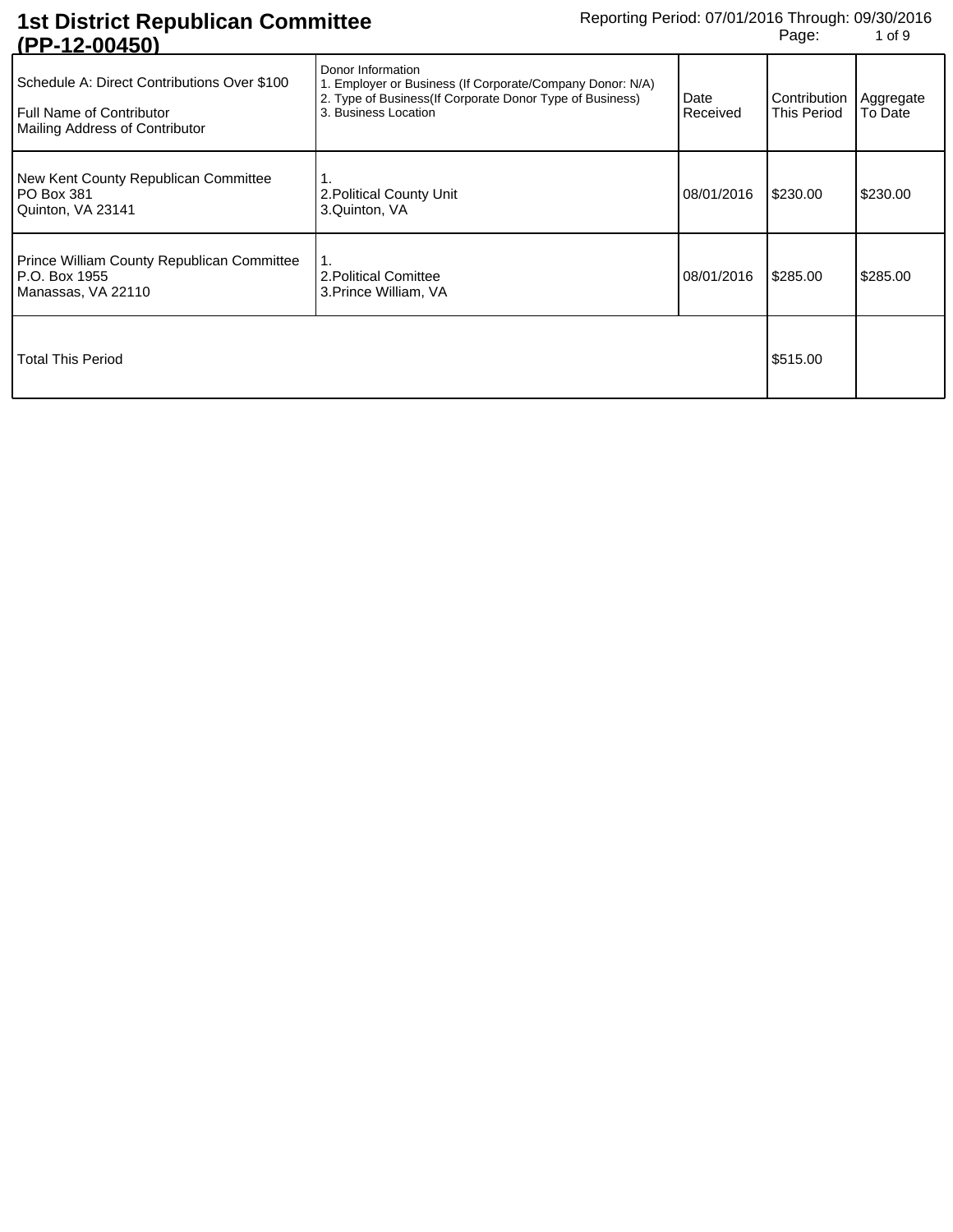No Schedule B results to display.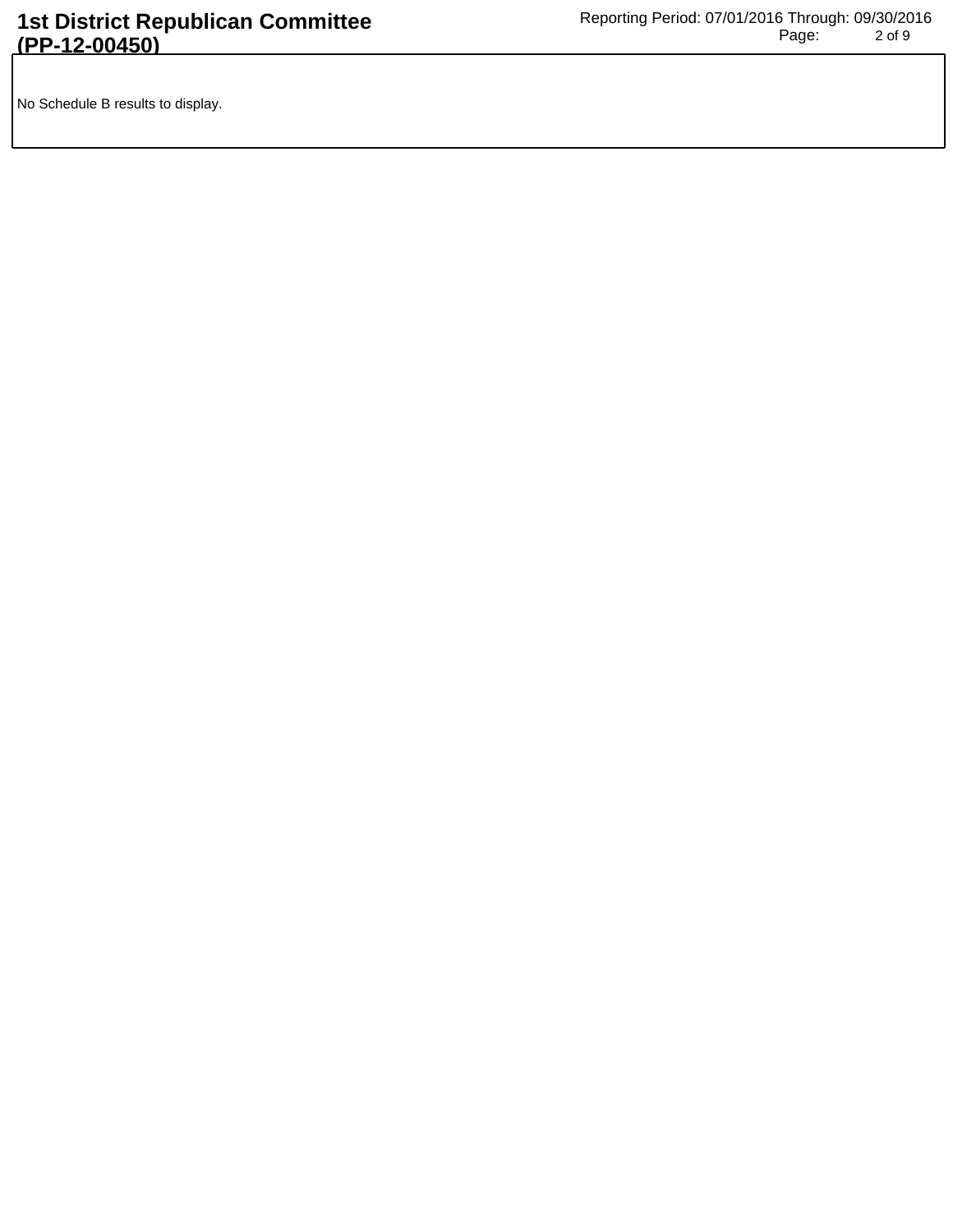| <u> 11 1 - 14 VVTJVI</u>                                                                          |                        |               |                   |
|---------------------------------------------------------------------------------------------------|------------------------|---------------|-------------------|
| Schedule C: Bank Interest, Refunded Expenditures<br>and Rebates<br>Full Name and Address of Payer | Reason/Type of Payment | Date Received | Payment<br>Amount |
| Oestrich, Phillip W.<br>P.O. Box 1384<br>White Stone, VA 22578                                    | Check never cashed     | 09/30/2016    | \$119.33          |
| Total This Period                                                                                 |                        |               | \$119.33          |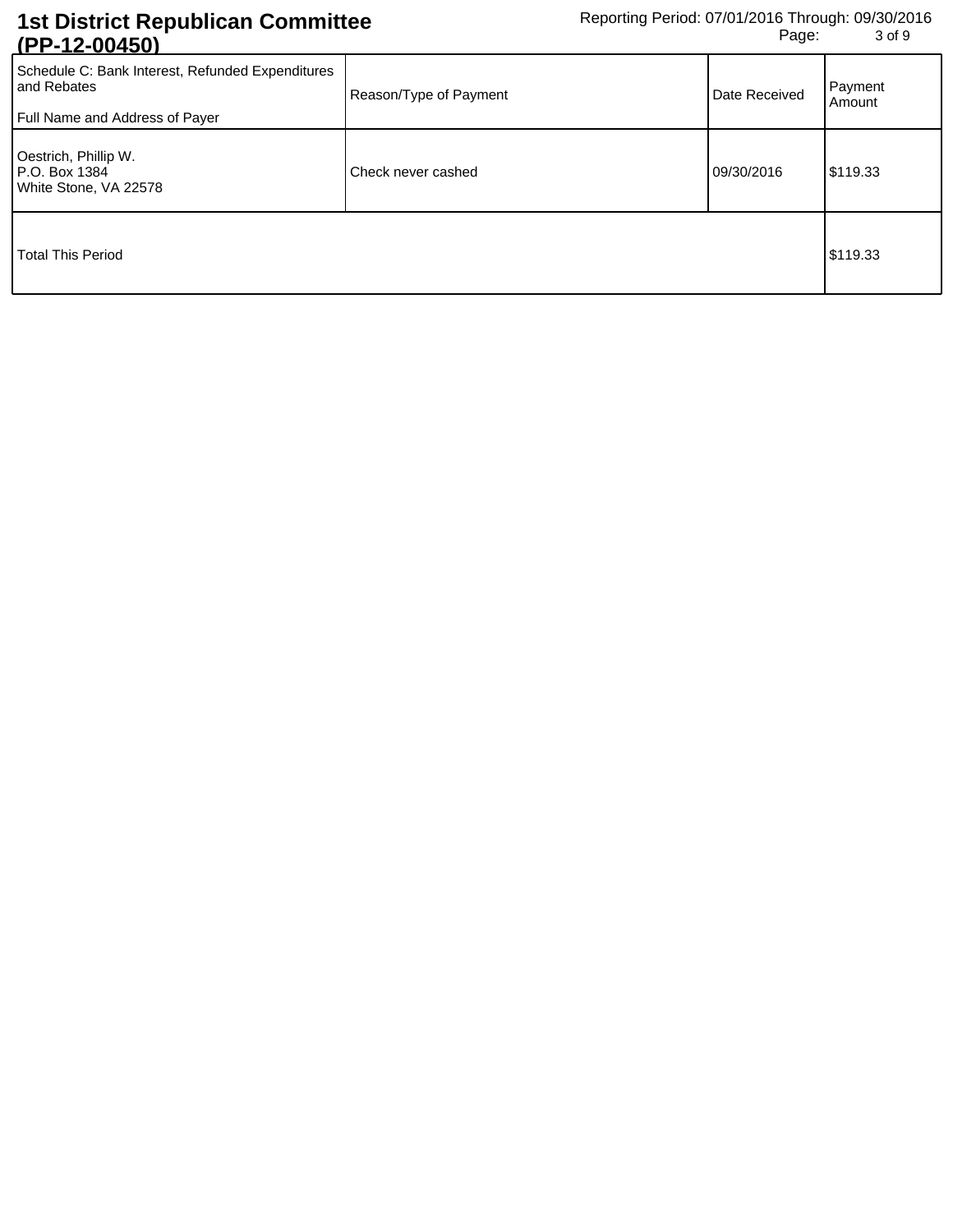| No Schedule D results to display. |  |
|-----------------------------------|--|
|                                   |  |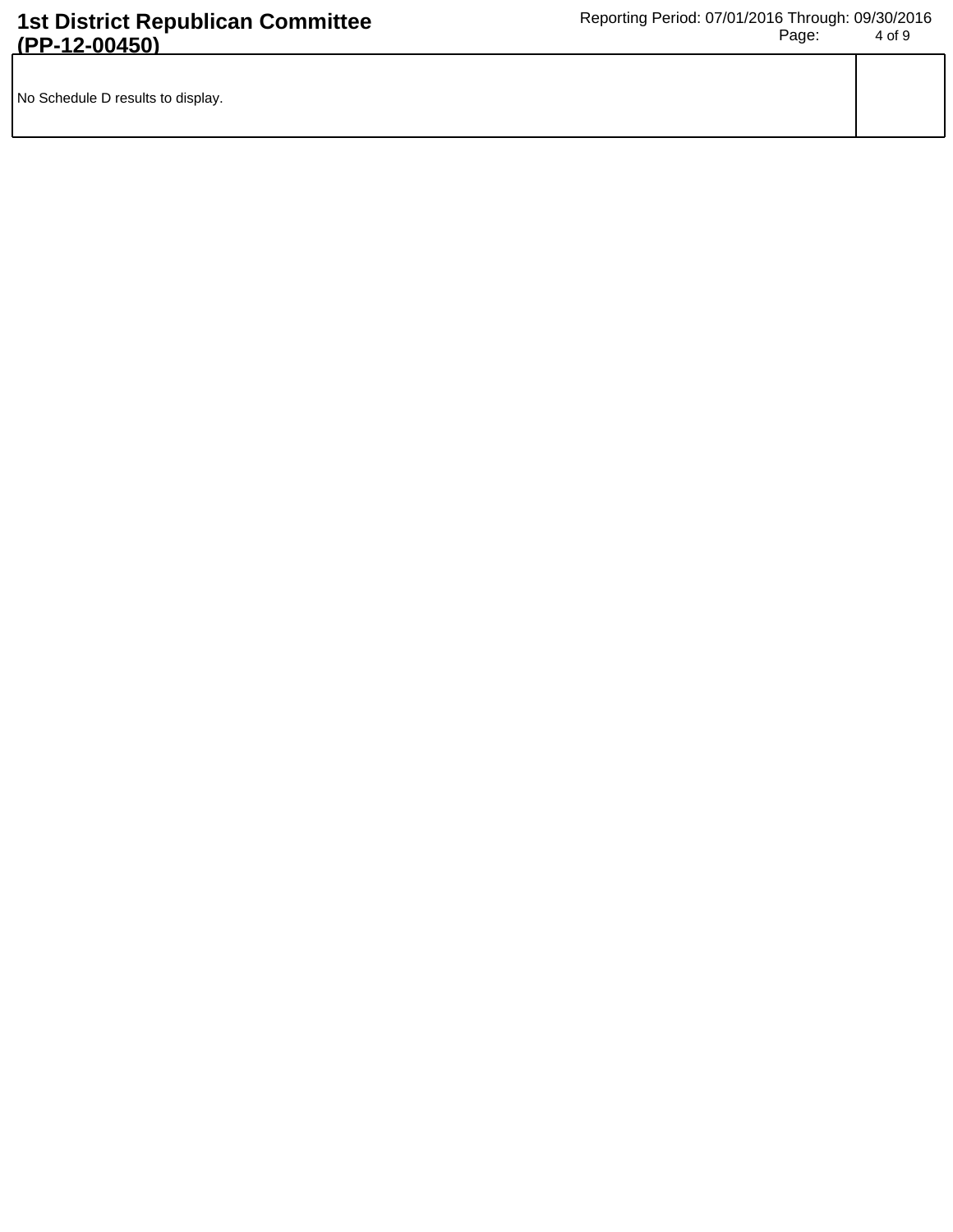| No Schedule E-1 results to display. |  |
|-------------------------------------|--|
|                                     |  |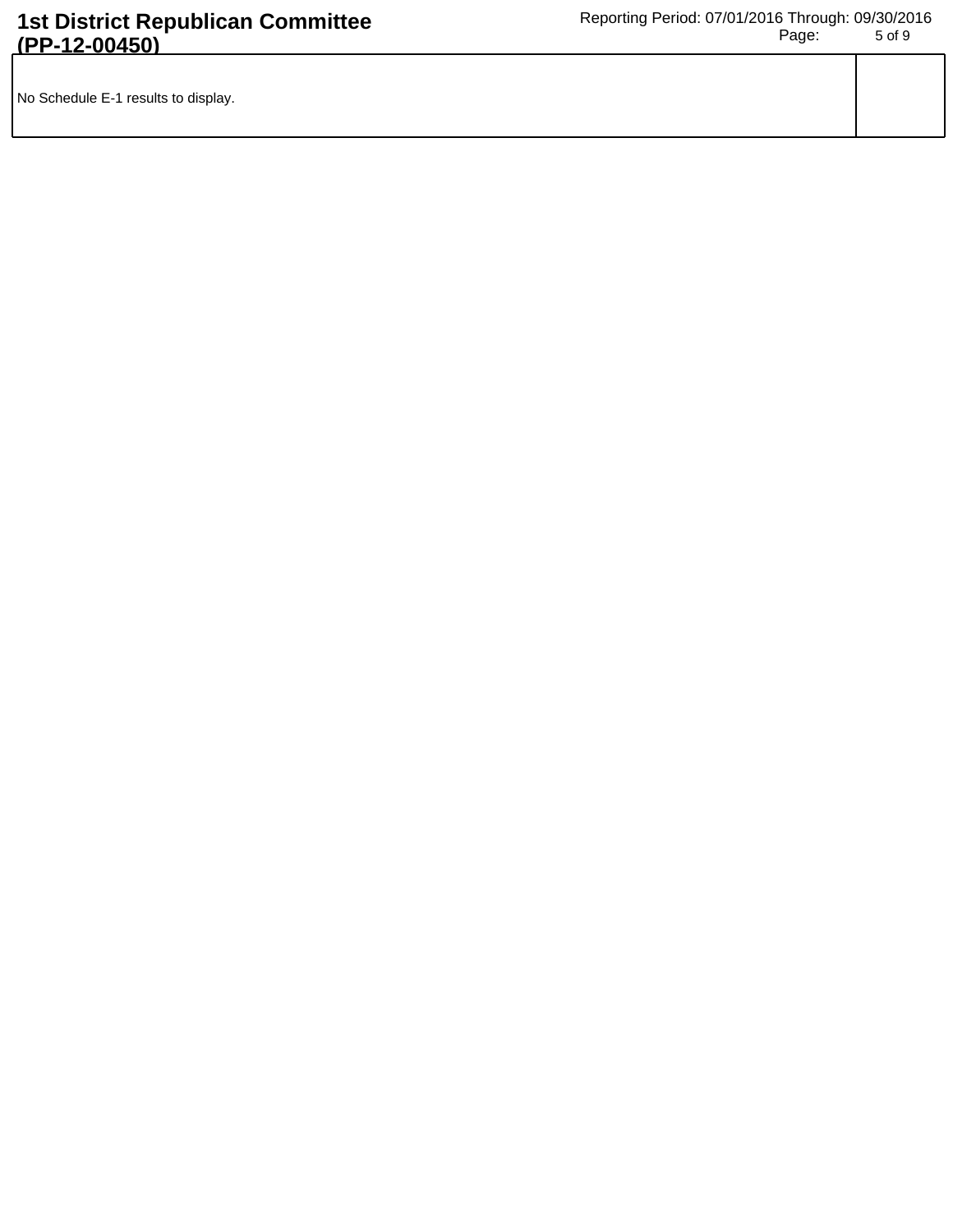| No Schedule E-2 results to display. |  |
|-------------------------------------|--|
|                                     |  |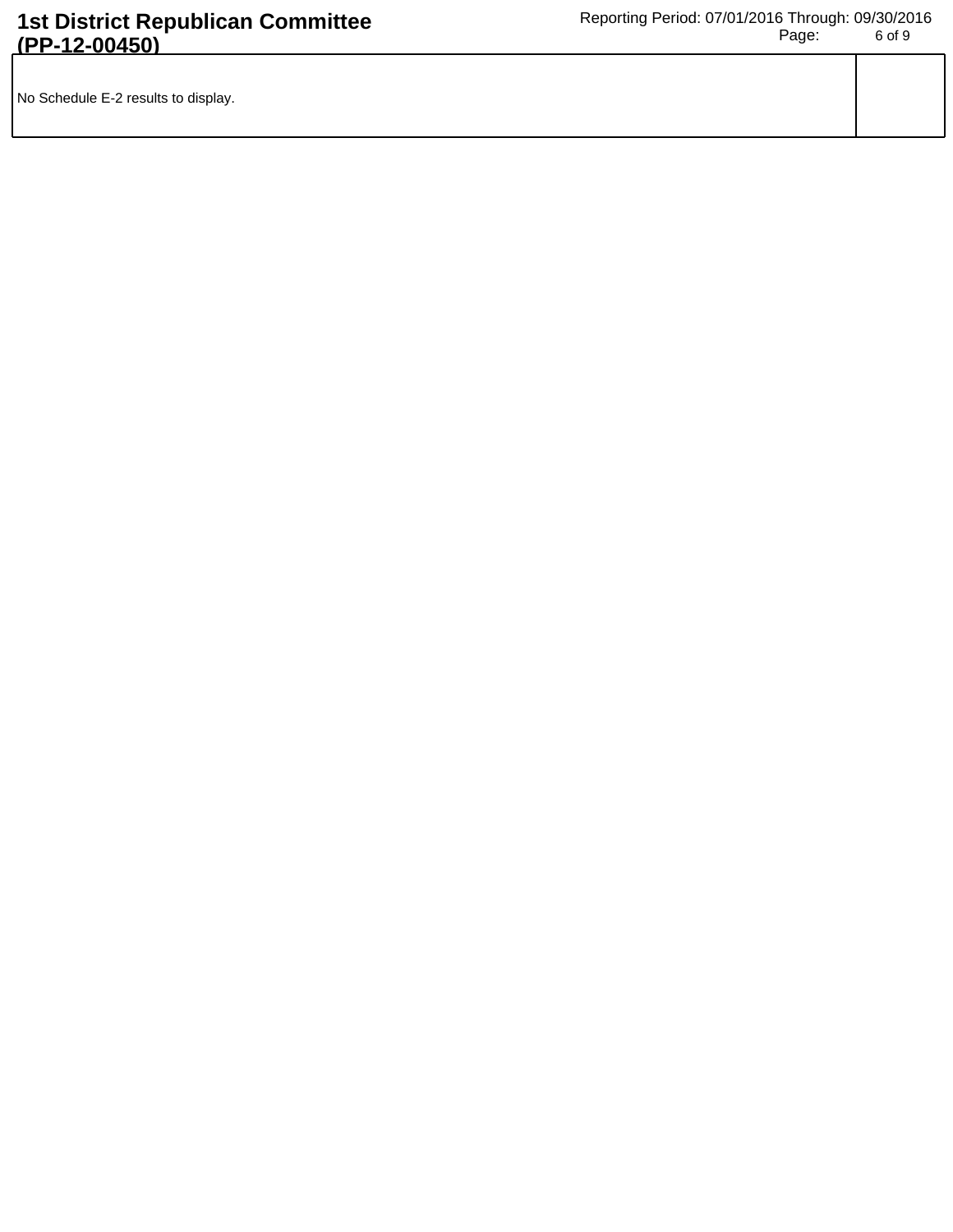No Schedule F results to display.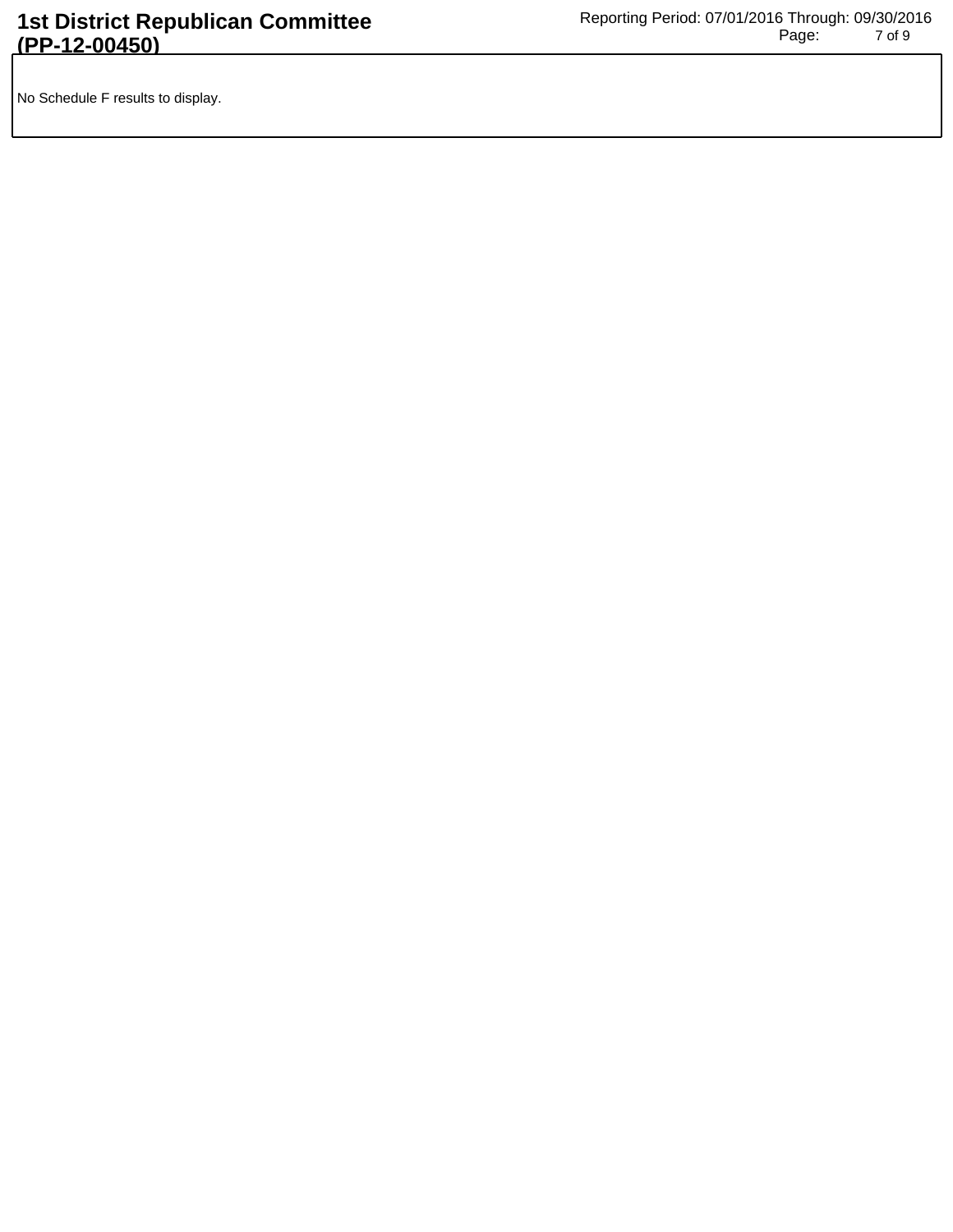| <u>ULLE VUTVU</u><br><b>Schedule G: Statement of Funds</b>     | <b>Number of</b><br><b>Contributions</b> | <b>Amount</b> |          |
|----------------------------------------------------------------|------------------------------------------|---------------|----------|
| <b>Contributions Received This Period</b>                      |                                          |               |          |
| 1. Schedule A [Over \$100]                                     | 2                                        | \$515.00      |          |
| 2. Schedule B [Over \$100]                                     | 0                                        | \$0.00        |          |
| 3. Un-itemized Cash Contributions [\$100 or less]              | 4                                        | \$115.00      |          |
| 4. Un-itemized In-Kind Contributions [\$100 or less]           | 0                                        | \$0.00        |          |
| 5. Total                                                       | 6                                        |               | \$630.00 |
| <b>Bank Interest, Refunded Expenditures and Rebates</b>        |                                          |               |          |
| 6. Schedule C [also enter on Line 17b on Schedule H]           |                                          |               | \$119.33 |
| <b>Expenditures Made This Period</b>                           |                                          |               |          |
| 7. Schedule B [From line 2 Above]                              |                                          | \$0.00        |          |
| 8. Un-itemized In-Kind contributions [From line 4 Above]       |                                          | \$0.00        |          |
| 9. Schedule D [Expenditures]                                   |                                          | \$0.00        |          |
| 10. Total [add lines 7, 8 and 9]                               |                                          |               | \$0.00   |
| <b>Reconciliation of Loan Account</b>                          |                                          |               |          |
| 11. Beginning loan balance [from line 15 of last report]       |                                          | \$0.00        |          |
| 12. Loans received this period [from Schedule E-Part 1]        |                                          | \$0.00        |          |
| 13. Subtotal                                                   |                                          |               | \$0.00   |
| 14. Subtract: Loans repaid this period [from Schedule E-Part2] |                                          | \$0.00        |          |
| 15. Ending loan balance                                        |                                          |               | \$0.00   |